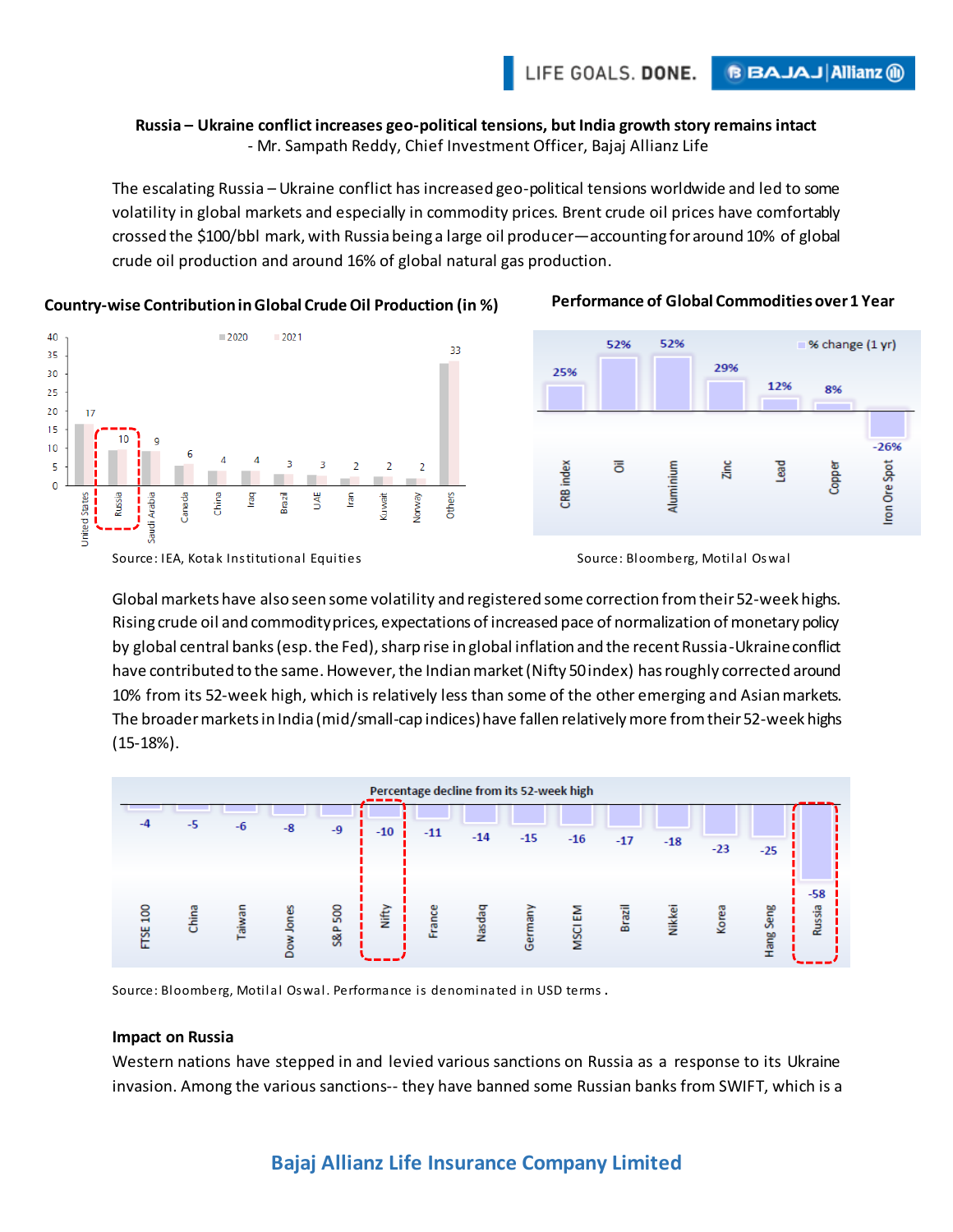global interbank payment platform. They have also prohibited transactionswith Russia's central bank and frozen its assets. This has a significant economic impact on Russia and makes it difficult to carry out international transactions and trade. The sanctions also make it difficult for Russia to use its large foreign exchange reserves of more than \$630 billion.

As a result of this, the Russian Ruble plunged by 30% at one point on Monday (28<sup>th</sup> February) falling to a record low. As mentioned before, the Russian markets have also seen a sharp fall and trading has been suspended on Russia's stock exchange. The central bank of Russia hiked the key interest rate sharply from 9.5% to 20% in an emergency move to deal with the Ruble depreciation and prospects of rise in inflation.



Source: Marketwatch Source: Bloomberg, Kotak Institutional Equities

#### **Impact on India**

The Indian markets have also seen some volatility, but the correction has been relatively less than other EM and peers, as mentioned earlier. The Indian rupee has also not been much impacted so far and moved in the range of 74-76/USD.



**2021 net oil imports vs share of food and energy in CPI basket – India Vs Asian countries**

## **Bajaj Allianz Life Insurance Company Limited**